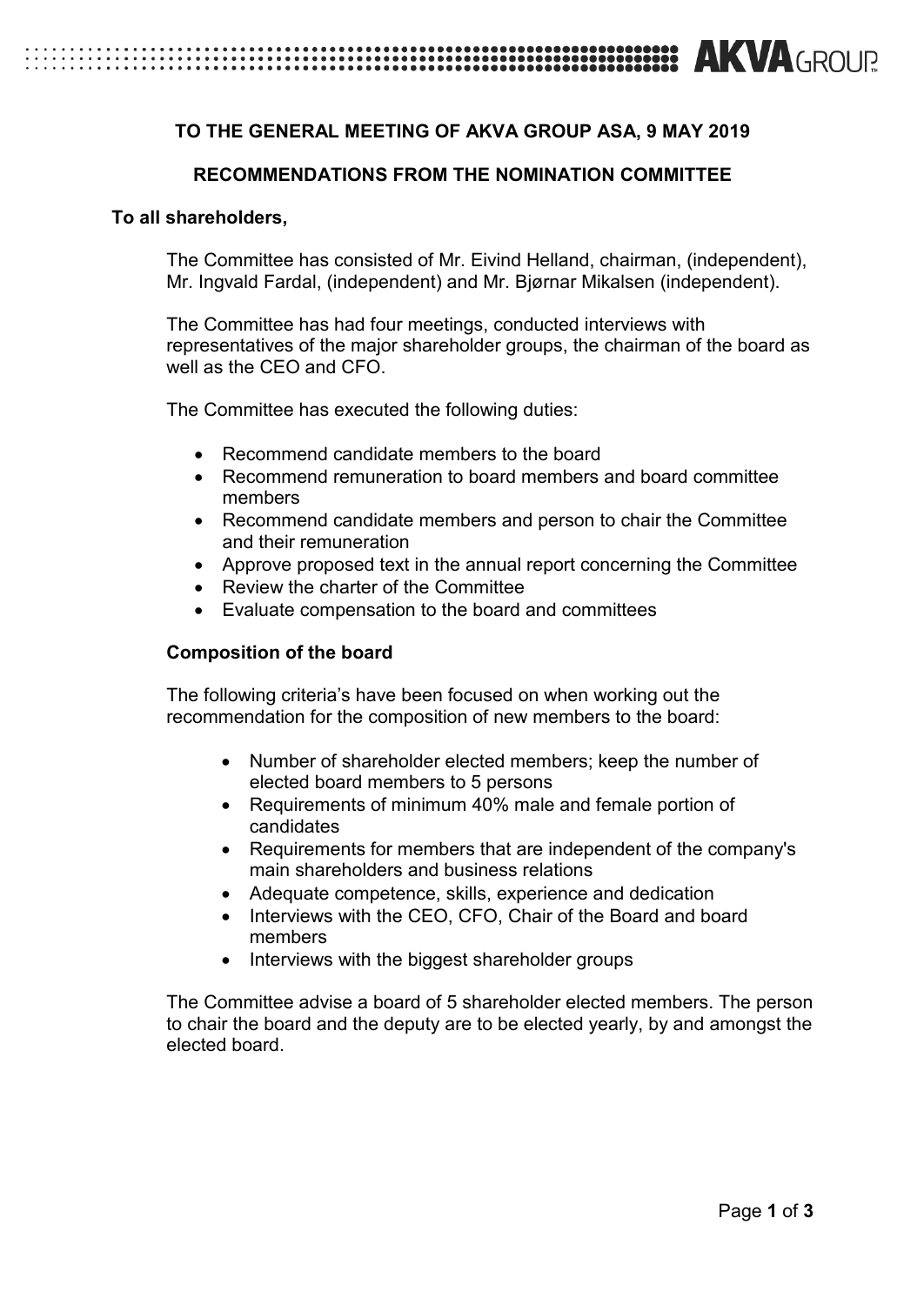# **AKVA**GROUR

The Committee's recommendation for board composition is as follows:

- Ms. Anne Breiby (elected to 2020 as board member)
- Mr. Hans Kristian Mong (elected to 2020 as board member)
- Mr. Knut Nesse (elected to 2020 as board member)
- Mr. Anthony James (elected to 2020 as board member)
- Ms. Kristin Reitan Husebø (elected to 2020 as board member)

Mr. Mong is CEO of Egersund Group AS, one of AKVA group's major shareholders. He has an extensive career from several positions and companies in the fishing and fish farming industry.

Ms. Breiby works as an independent consultant and has a degree in fish biology from the University of Tromsø, a political career as amongst other deputy minister of Industry and Energy, and serves as Board Director in numerous companies.

Mr. James is the Chief Investment Officer in Wheatsheaf Investments from Grosvenor Estate. Prior to Grosvenor Estate, Mr. James was Head of Energy & Natural Resources M&A at KPMG Corporate Finance where he led a wide range of acquisition, disposal and other strategic advisory assignments across the sector. His previous roles have included senior finance and corporate development positions at Philips Electronics, both in the Netherlands and China.

Mr. Nesse has an extensive CEO experience from international leading company. 6 years as CEO of Skretting Group (2006 – 2012) and 6 years as CEO of Nutreco (2012 – 2018). Knut Nesse obtained an MBA degree from the Norwegian School of Economics and Business Administration, where he subsequently also attended the senior management programme. Mr. Nesse serves as chairperson and Board Director in numerous companies.

Ms. Reitan Husebø is the General Manager of Greater Stavanger. Previously Kristin Reitan Husebø had senior management positions at Mercuri Urval, Stavanger Aftenblad and Precubator TTO and Board Director in numerous companies. Ms. Reitan Husebø obtained a Master of Management from the Norwegian School of Economics and Business Administration.

The Committee has examined the skills and competence represented in the board and with each candidate.